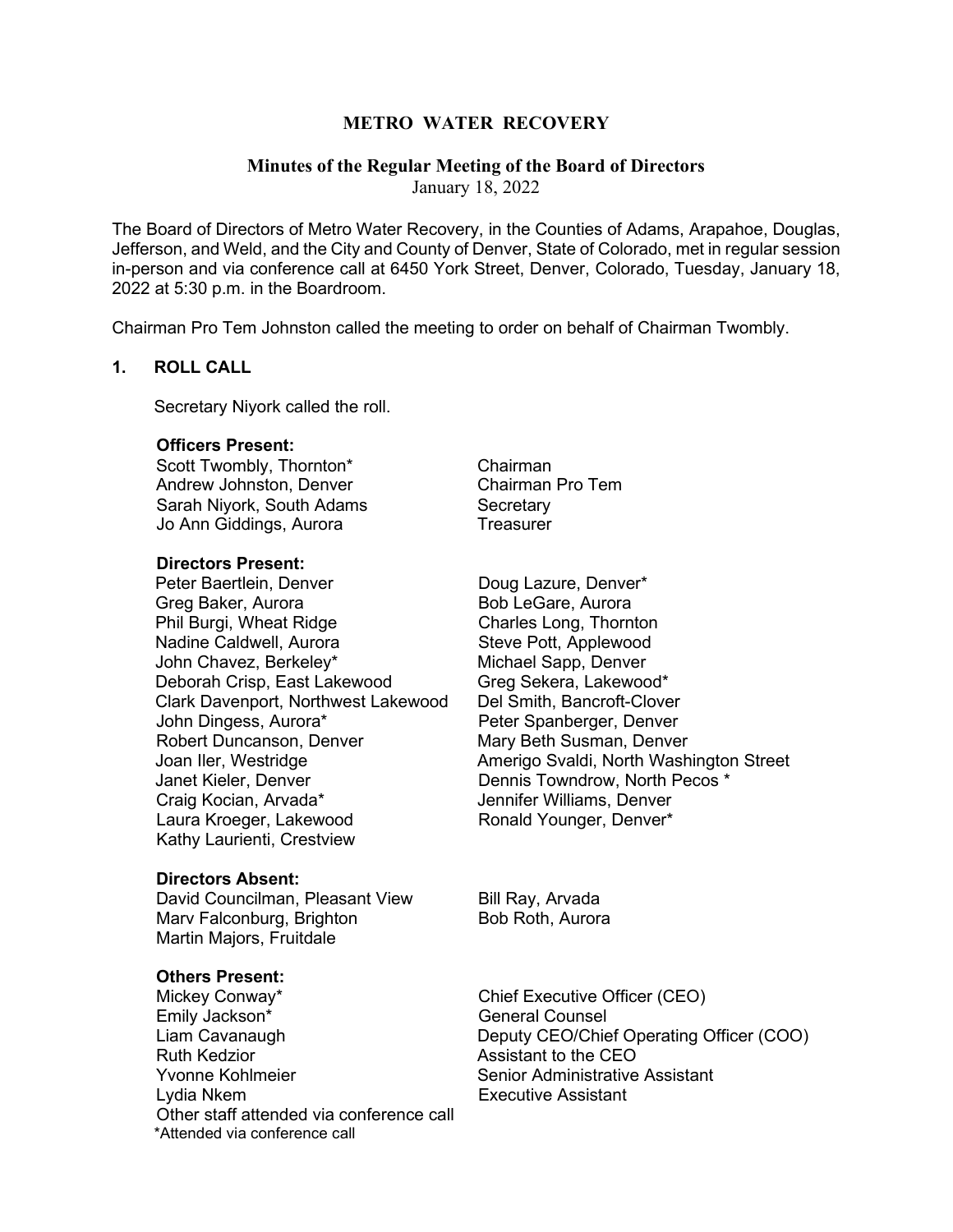# **2. PUBLIC COMMENT**

There was no comment.

# **3. APPROVAL OF MINUTES**

3.a Minutes of the Board of Directors Meeting on December 21, 2021

Chairman Twombly asked if there were any corrections, deletions, or additions to the minutes of the Regular Meeting of the Board of Directors held December 21, 2021.

Director Spanberger moved and Director Kieler seconded the motion to approve the minutes of the Regular Meeting of the Board of Directors held December 21, 2021.

The motion carried unanimously.

# **4. PROGRESS AND PROJECTION REPORTS**

4.a Report by CEO

Deputy CEO Cavanaugh asked Directors who have not yet returned their executed Acknowledgement of Ethical Standards, Code of Conduct, and Expense Voucher to do so. He also noted the upcoming Connector Annual Charge webinar during his report highlights.

4.b Report by General Counsel

General Counsel Jackson first stated there were no new litigation updates and then mentioned the new contract template which has been created for smaller construction projects. Ms. Jackson stated the National Association of Clean Water Agencies (NACWA) Legal Affairs Committee was held in person, a great success, and her presentation is posted in BoardEffect.

Director Caldwell complimented General Counsel Jackson on the expansion of information in her reports.

Director Kroeger passed along a compliment from Public Works Director Jay Hutchison of Lakewood who was impressed with how General Counsel Jackson ran the December 2021 Rooney Valley meeting with developers.

General Counsel Jackson answered a question on thermal credits and noted her outside work with environmental groups.

# **5. REPORTS OF OFFICERS AND COMMITTEES**

### 5.a Meeting Minutes

There were no additions to the following meeting minutes:

| <b>Operations Committee</b> | January 4, 2022  |
|-----------------------------|------------------|
| <b>Finance Committee</b>    | January 6, 2022  |
| <b>Executive Committee</b>  | January 11, 2022 |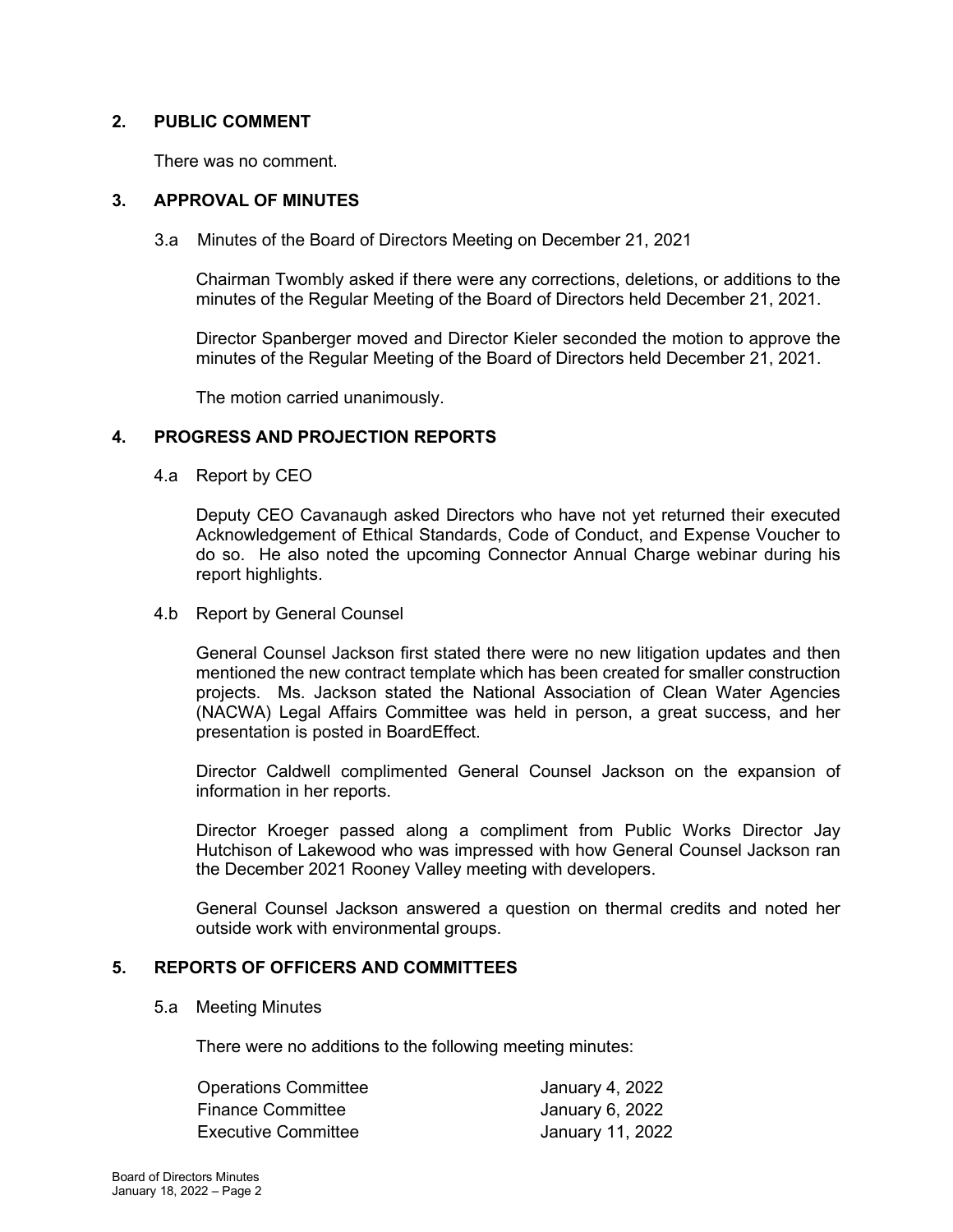## **6. NEW BUSINESS**

### **Consent Agenda**

## 6.a **Consideration of Designation of Place for Posting Meeting Notices**

Director Iler moved and Director Davenport seconded the motion to adopt the following resolution:

WHEREAS, the Colorado Open Meetings Law, C.R.S. § 24-6-402(2)(c), requires Metro Water Recovery, hereinafter referred to as "Metro," to designate the public place for posting meeting notices at its first regular meeting of each calendar year; and

WHEREAS, Metro staff recommends the lighted, glass-enclosed bulletin board located at the turnaround outside of the security guard house at the main entrance to the Metro facility located at 6450 York Street, Denver, Colorado, be designated as the public place for posting meeting notices; and

WHEREAS, the Operations, Finance, and Executive committees, after having reviewed the matter, concur in the recommendation of staff;

NOW, THEREFORE, BE IT RESOLVED the lighted, glass-enclosed bulletin board located at the turnaround outside of the security guard house at the main entrance to the Metro Water Recovery facility located at 6450 York Street, Denver, Colorado, be and hereby is designated as the public place for posting meeting notices.

The motion carried unanimously.

# 6.b **Consideration of Transmission-Level Service Substation Project (PAR 1265) – Preconstruction Agreement**

Director Iler moved and Director Davenport seconded the motion to adopt the following resolution:

WHEREAS, it is necessary Metro Water Recovery, hereinafter referred to as "Metro," enter into an Agreement for Preconstruction Services for the Electrical Transmission-Level Service Substation Project (PAR 1265) (Project); and

WHEREAS, the Robert W. Hite Treatment Facility (RWHTF) currently has distribution-level power service and experiences several power outages per year due to several factors outside of Metro's control; and

WHEREAS, the Project will transition Metro from distribution-level power service to transmission-level power service through the design and construction of a new electrical service substation interconnected to Xcel Energy; and

WHEREAS, the Project is intended to be delivered through the Construction Manager-At-Risk (CMAR) delivery approach; and

WHEREAS, on September 7, 2021, Metro posted a Request for Proposals on the Rocky Mountain E-Purchasing site (*BidNet*) for the Preconstruction Services for the Project, and received three proposals on October 8, 2021; and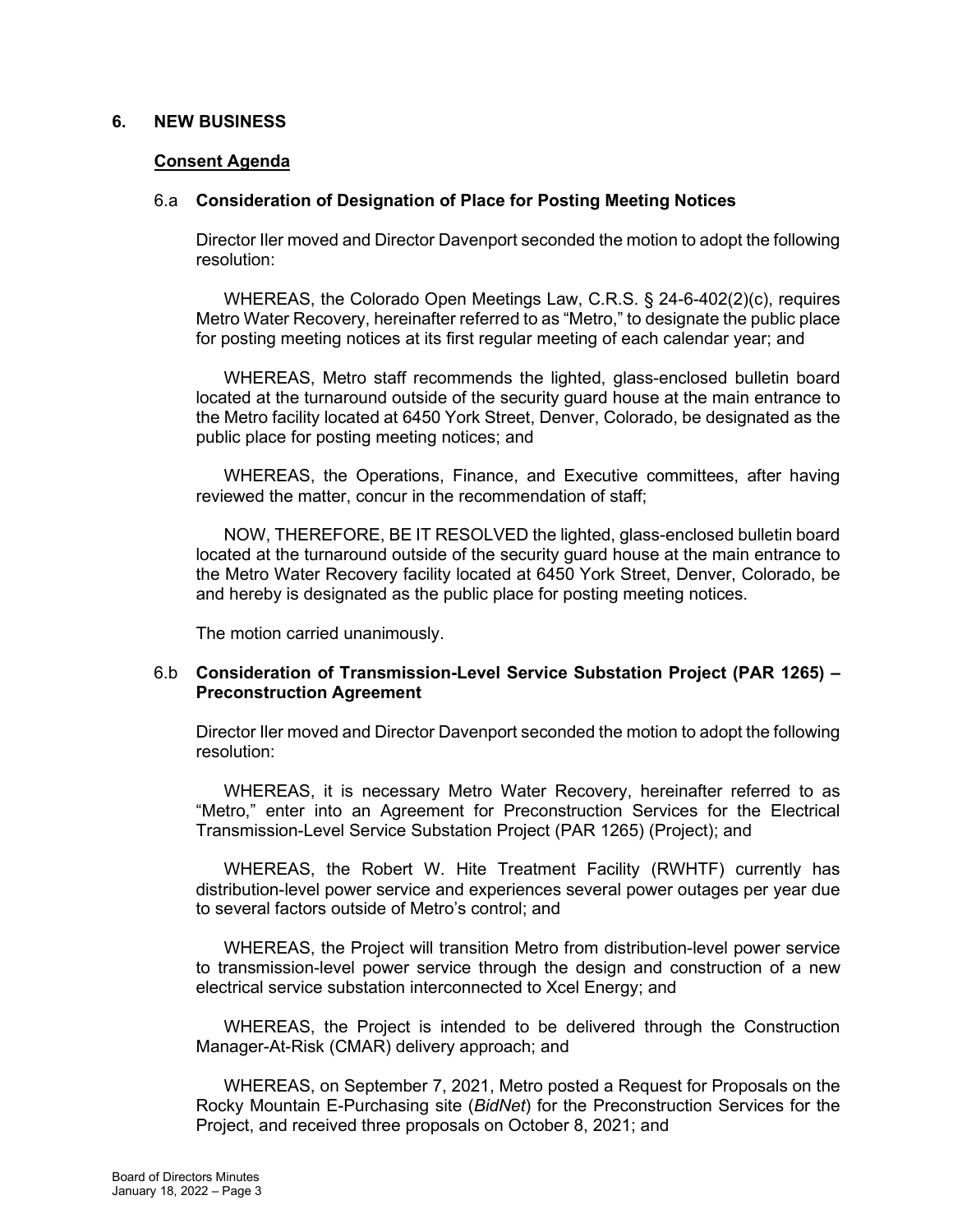WHEREAS, through a standard CMAR selection process, the proposals were reviewed by Metro staff, and two firms were invited to participate in interviews on November 3, 2021, with a Selection Committee of Metro staff and Board Directors; and

WHEREAS, the Selection Committee recommended selecting PCL Construction, Inc. (PCL) to provide Preconstruction Services for the Project and, on behalf of the Board of Directors, Directors on the Selection Committee instructed staff to negotiate an agreement; and

WHEREAS, Metro staff has negotiated an agreement with PCL in the amount of \$330,000, to provide Preconstruction Services for the Project; and

WHEREAS, the Operations and Finance committees, after having reviewed the matter, recommend authorizing the Chief Executive Officer to enter into an Agreement for Preconstruction Services with PCL in the amount of \$330,000 to provide preconstruction phase services for the Project; and

WHEREAS, the Executive Committee, after having reviewed the matter, concurs in the recommendation of the other committees;

NOW, THEREFORE, BE IT RESOLVED the Chief Executive Officer be and hereby is authorized to enter into an Agreement for Preconstruction Services with PCL Construction, Inc. (PCL) in the amount of \$330,000 to provide preconstruction phase services for the Electrical Transmission-Level Service Substation Project; and

BE IT FURTHER RESOLVED the sum of \$131,000 (35 percent) from the General Fund Capital Project Account and \$243,000 (65 percent) from the Fixed Asset Replacement Fund Capital Project Account be and hereby is appropriated for this Project.

The motion carried unanimously.

#### 6.c **Consideration of Cogeneration Equipment Replacement (PAR 1395)**

Director Iler moved and Director Davenport seconded the motion to adopt the following resolution:

WHEREAS, it is necessary Metro Water Recovery, hereinafter referred to as "Metro," enter into an Agreement for Professional Services for the Cogeneration Equipment Replacement Project (PAR 1395) (Project); and

WHEREAS, Metro Water Recovery has beneficially used biogas produced in the digestion process as a fuel source for the cogeneration facility (Cogen Facility) combined heat and power (CHP) system since 1984;

WHEREAS, because Metro's cogeneration facility (Cogen Facility) has aged beyond its useful life; and

WHEREAS, Metro initiated a study to evaluate the best method to continue to beneficially use its biogas, exploring the benefits of continuing with CHP along with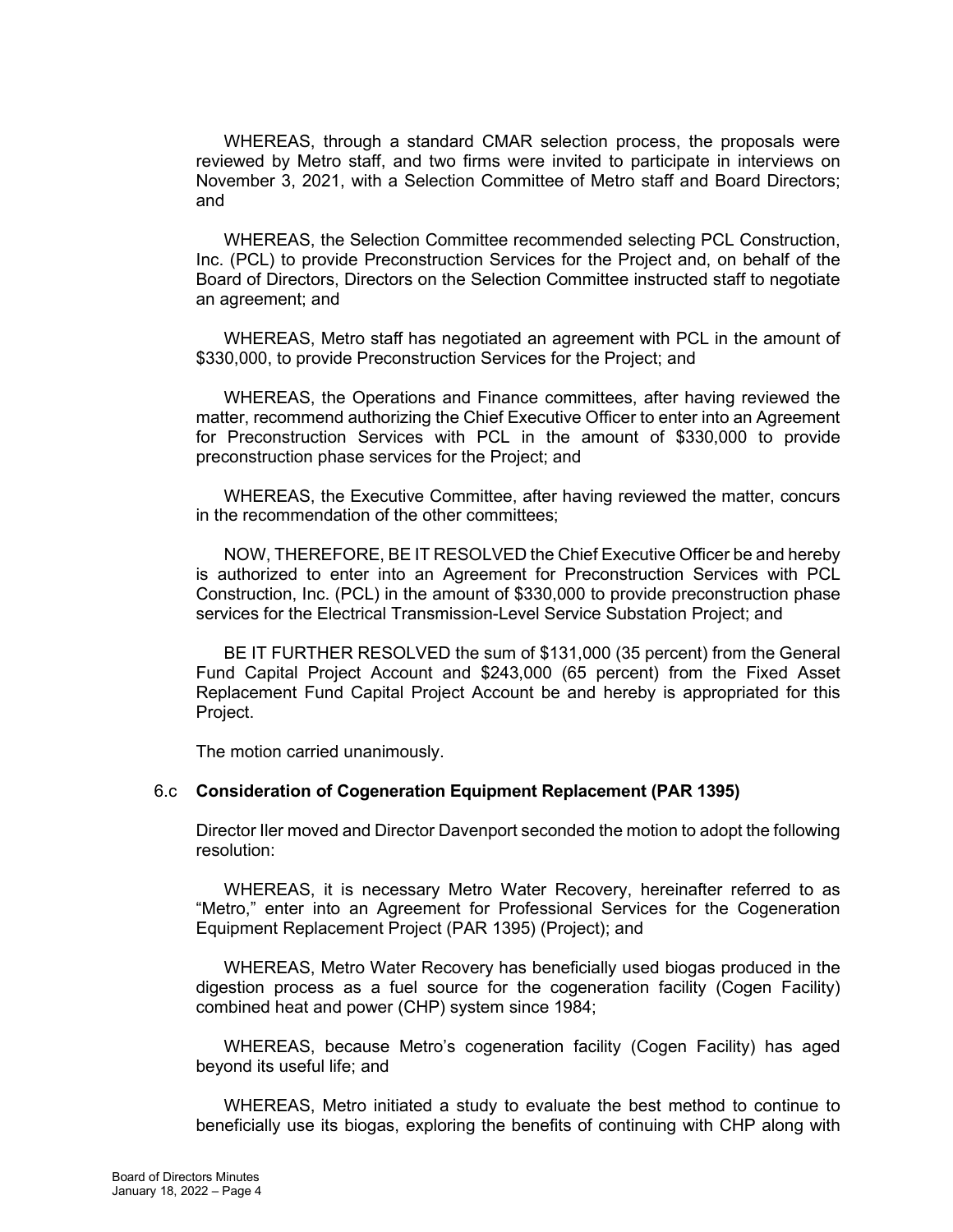several other gas conditioning technologies to treat biogas to a Renewable Natural Gas (RNG) quality; and

WHEREAS, the study concluded moving to an RNG system provides the best value to Metro; and

WHEREAS, Metro requires the support of a consultant to design the improvements necessary for converting to an RNG system; and

WHEREAS, on October 15, 2021, Metro posted a Request for Proposals on the Rocky Mountain E-Purchasing site (*BidNet*) for consulting services for the Project, and received four proposals on November 18, 2021; and

WHEREAS, through a standard consultant selection process, the proposals were reviewed by Metro staff, and two firms were invited to participate in interviews on December 15, 2021, with a Selection Committee of Metro staff and Board Directors; and

WHEREAS, the Selection Committee recommended selecting Carollo Engineers (Carollo) to provide design phase services for the Project and, on behalf of the Board of Directors, Directors on the Selection Committee instructed staff to negotiate an agreement; and

WHEREAS, Metro staff has negotiated a standard Professional Services Agreement with Carollo in the amount of \$2,029,000 to provide design phase services for the Project; and

WHEREAS, the Operations and Finance committees, after having reviewed the matter, recommend authorizing the Chief Executive Officer to enter into an Agreement for Professional Services with Carollo in the amount of \$2,029,000 to provide design phase services for the Project; and

WHEREAS, the Executive Committee, after having reviewed the matter, concurs in the recommendation of the other committees;

NOW, THEREFORE, BE IT RESOLVED the Chief Executive Officer be and hereby is authorized to enter into an Agreement for Professional Services with Carollo Engineers in the amount of \$2,029,000 to provide design phase services for the Cogeneration Equipment Replacement Project; and

BE IT FURTHER RESOLVED the sum of \$2,720,976 (100 percent) be and hereby is appropriated from the General Fund Capital Project Account for this Project.

The motion carried unanimously.

#### 6.d **Consideration of Switchgear and Protective Relay Maintenance Contract**

Director Iler moved and Director Davenport seconded the motion to adopt the following resolution: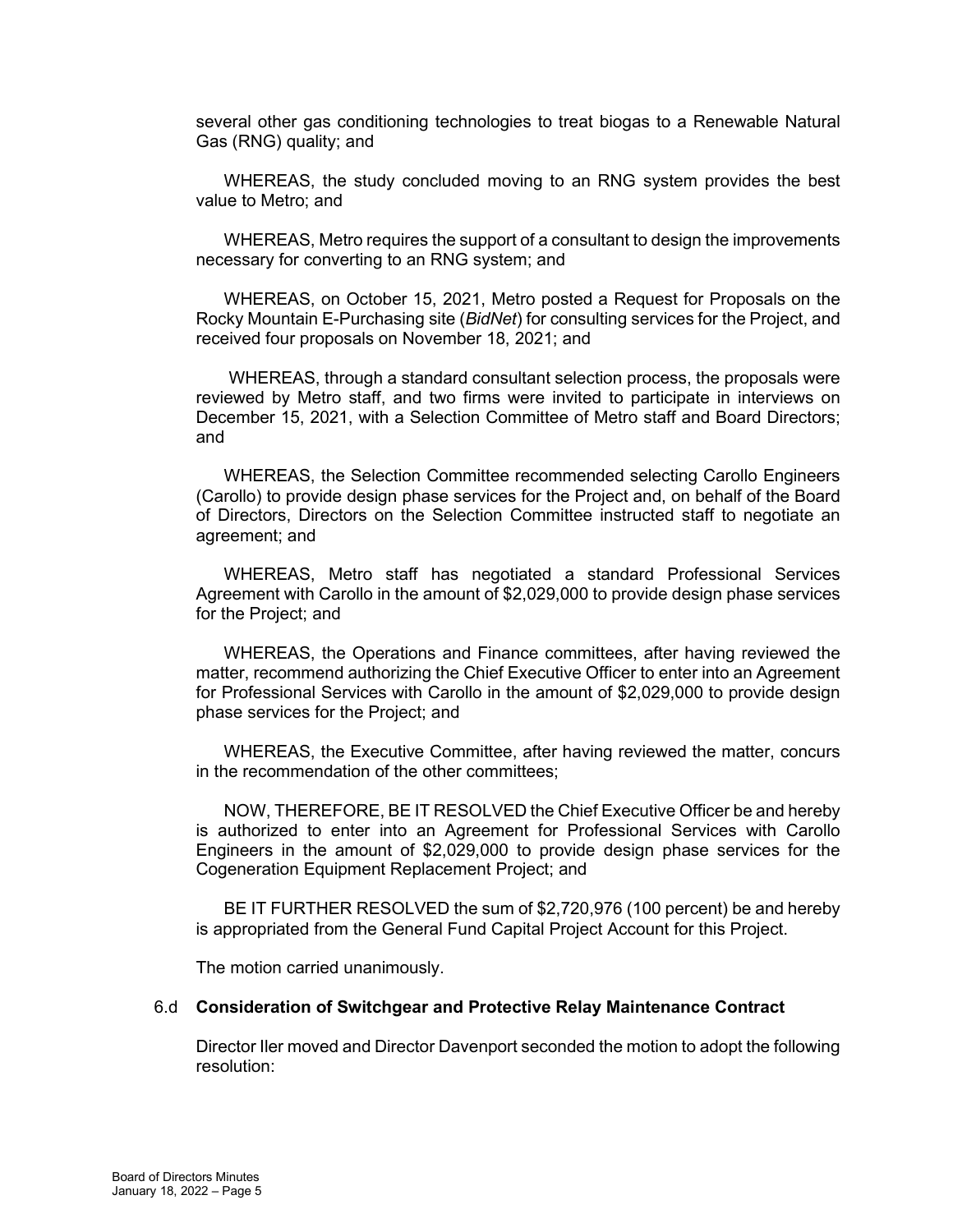WHEREAS, it is necessary Metro Water Recovery, hereinafter referred to as "Metro," enter into an agreement for service and maintenance of the switchgear and protective relays of the electrical power distribution systems at Metro; and

WHEREAS, proper maintenance and testing of the electrical power distribution systems at Metro is essential to provide continuous, reliable, and safe operation of all equipment and facilities; and

WHEREAS, because of the specialized nature of this work Metro contracts with a qualified contractor with the training, experience, and equipment to perform these highly specialized services; and

WHEREAS, the current switchgear and protective relay maintenance contract has expired; and

WHEREAS, on October 15, 2021, Metro posted a Request for Proposals on the Rocky Mountain E-Purchasing site (*BidNet*) for service and maintenance of the switchgear and protective relays of the electrical power distribution systems services, and received five proposals; and

WHEREAS, through a standard selection process, the proposals were reviewed by Metro staff, and the Selection Committee recommended Magna IV, USA (Magna IV) provide service and maintenance of the switchgear and protective relays of the electrical power distribution systems services; and

WHEREAS, the Operations and Finance committees, after having reviewed the matter, recommend authorizing the Chief Executive Officer to enter into a five-year agreement with Magna IV for the service and maintenance of the switchgear and protective relays beginning immediately on approval in 2022 through December 31, 2026; and

WHEREAS, the Executive Committee, after having reviewed the matter, concurs in the recommendation of the other committees;

NOW, THEREFORE, BE IT RESOLVED the Chief Executive Officer be and hereby is authorized to enter into a five-year agreement with Magna IV, USA for the service and maintenance of the switchgear and protective relays beginning immediately on approval in 2022 through December 31, 2026.

The motion carried unanimously.

#### 6.e **Consideration of Information Technology Wireless Infrastructure**

Director Iler moved and Director Davenport seconded the motion to adopt the following resolution:

WHEREAS, it is necessary Metro Water Recovery, hereinafter referred to as "Metro," appropriate \$1,062,000 for implementation of Phase 1 of the Metro Water Recovery Wireless Infrastructure Project (PAR 1364) (Project); and

WHEREAS, Metro has identified wireless network infrastructure fixed assets which have reached the end of their useful life; and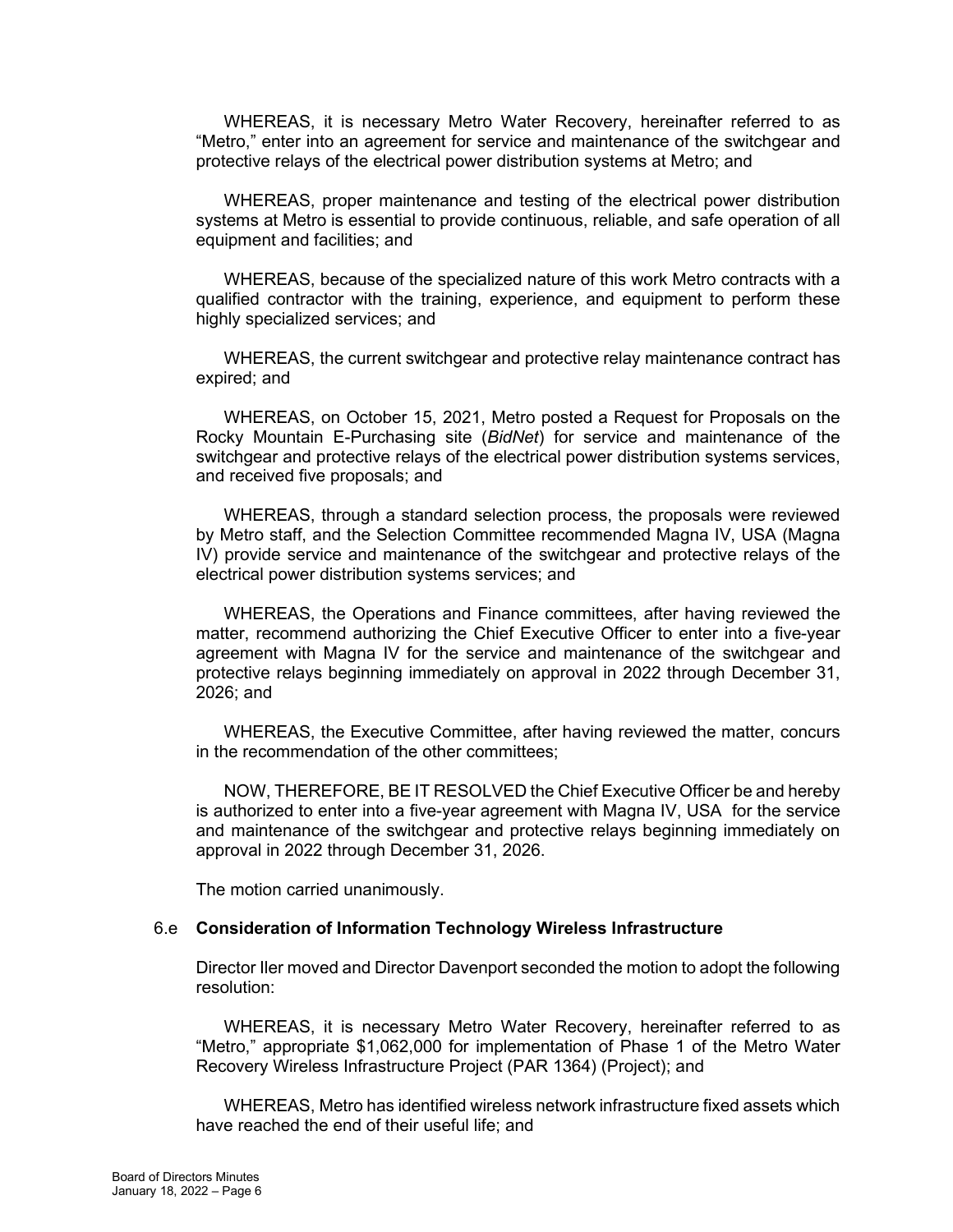WHEREAS, the Project is broken into two phases: Phase 1 includes replacement of existing infrastructure and enhancement of wireless network infrastructure in all personnel buildings at both plant sites and throughout the Northern Treatment Plant (NTP) campus, and Phase 2 includes implementation of wireless network infrastructure across the Robert W. Hite Treatment Facility (RWHTF) process areas which currently have either limited or no wireless infrastructure; and

WHEREAS, the Project appropriation will be used for purchasing equipment, software, and installation services under Job Order Contracts; and

WHEREAS, the Operations and Finance committees, after having reviewed the matter, recommend appropriating \$1,062,000 from the Fixed Asset Replacement Fund for implementation of Phase 1 of the Project; and

WHEREAS, the Executive Committee, after having reviewed the matter, concurs in the recommendation of the other committees;

NOW, THEREFORE, BE IT RESOLVED \$1,062,000 (100 percent) be and hereby is appropriated from the Fixed Asset Replacement Fund for implementation of Phase 1 of the Metro Water Recovery Wireless Infrastructure Project.

The motion carried unanimously.

#### **Roll Call Agenda**

#### 6.f **Consideration of Investment Advisory Services**

Director LeGare moved and Director Susman seconded the motion to adopt the following resolution:

WHEREAS, it is necessary Metro Water Recovery, hereinafter referred to as "Metro," enter into an agreement for investment advisory services for Metro's investment portfolio; and

WHEREAS, it is a best financial management practice to invest government funds in allowable investments in accordance with safety, liquidity, and yield principles to maximize value to rate payers; and

WHEREAS, the current agreement for investment advisory services expires on February 28, 2022; and

WHEREAS, on September 17, 2021, Metro issued a Request for Proposals (RFP) for investment advisory services and received proposals from five consultants; and

WHEREAS, through a standard consultant selection process, the proposals were reviewed by Metro staff and Board Directors, and two firms were invited to participate in interviews on December 2, 2021; and

WHEREAS, the Selection Committee recommended selecting PFM Asset Management LLC (PFMAM) to provide investment advisory services for Metro's investment portfolio and, on behalf of the Board of Directors, Directors on the Selection Committee instructed staff to negotiate an agreement; and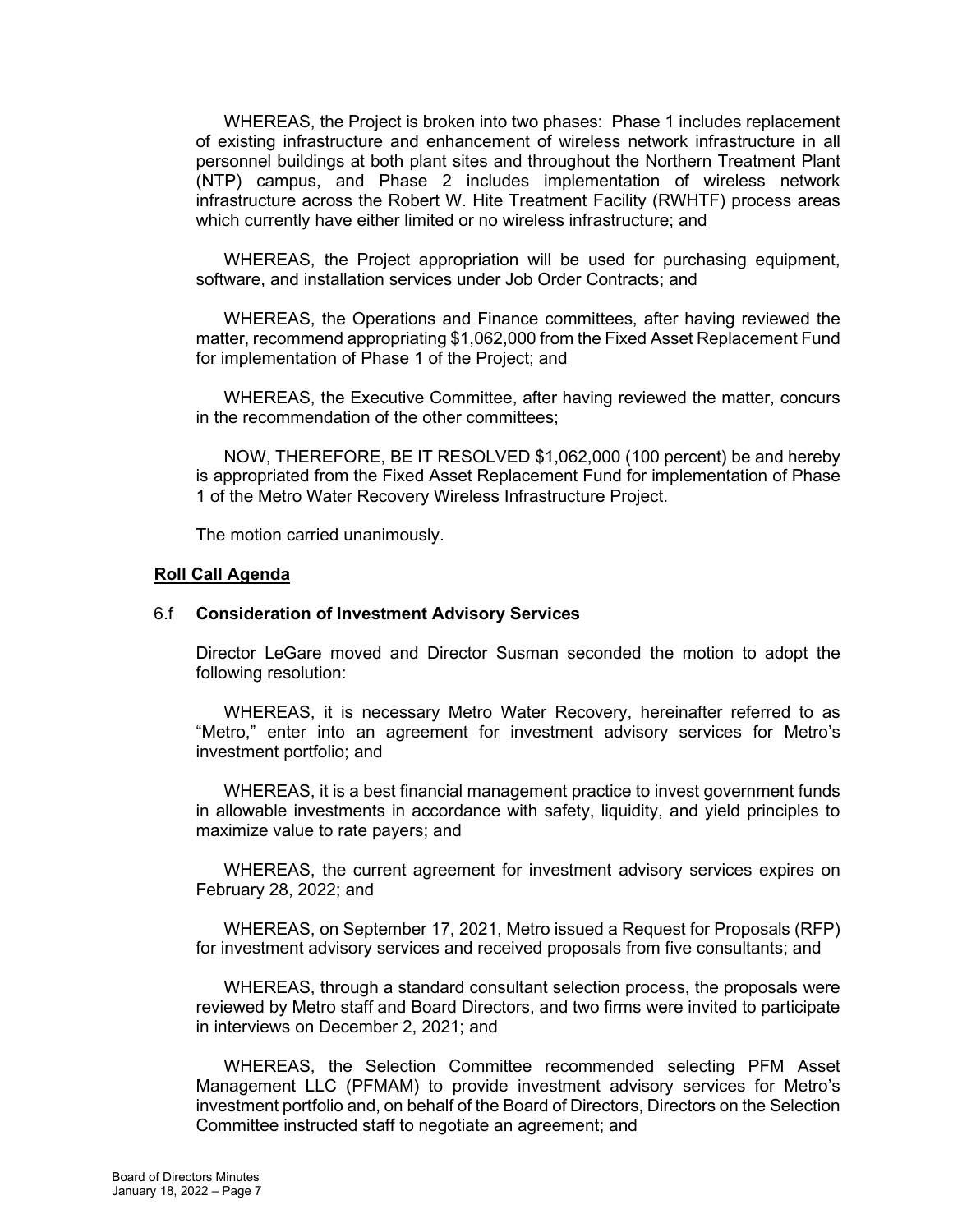WHEREAS, the Operations and Finance committees, after having reviewed the matter, recommend authorizing the Chief Executive Officer to enter into a one-year agreement with PFMAM, with the option to continue with one-year annual extensions for a maximum of five years to provide investment advisory services for Metro's investment portfolio; and

WHEREAS, the Executive Committee, after having reviewed the matter, concurs in the recommendation of the other committees;

NOW, THEREFORE, BE IT RESOLVED the Chief Executive Officer be and hereby is authorized to enter into a one-year agreement with PFM Asset Management LLC, with the option to continue with one-year annual extensions for a maximum of five years to provide investment advisory services for Metro's investment portfolio.

Chairman Twombly called for a roll call vote which carried with 31 Directors voting Yes:

Peter Baertlein **Andrew Johnston** Michael Sapp Greg Baker **Janet Kieler** Greg Sekera Phil Burgi **Craig Kocian** Del Smith Nadine Caldwell **Laura Kroeger** Peter Spanberger Deborah Crisp **Doug Lazure Doug Lazure Amerigo Svaldi** Clark Davenport **Bob LeGare Dennis Towndrow** John Dingess **Charles Long Scott Twombly** Robert Duncanson Sarah Niyork Jennifer Williams Jo Ann Giddings Steve Pott Ronald Younger Joan Iler

John Chavez **Kathy Laurienti** Mary Beth Susman

## **7. DIRECTOR RECOGNITION**

Chairman Pro Tem Johnston recognized Director Kathy Jensen who retired January 1, 2022 after 36 years of service to Metro Water Recovery, stating Director Jensen was appointed to the Metro Board of Directors in January 1986 representing North Table Mountain Water and Sanitation District and served on multiple specialty committees during her tenure on the Board; some of which included Advisory, Affirmative Action, AMSA Publication, Annual Charges, Board Activities, Budget, Ethics, Executive, Finance, Manager's Search, and numerous others. He went on to note how Director Jensen led the Personnel Committee from 1989 to 1991 and 1997 to 2001, chaired the METROGRO Farm Committee from 2001 to 2003, served as the Board's Treasurer from 2003 to 2005and Chairman Pro Tem in 2005. Chairman Pro Tem Johnston stated it is an impressive list of accomplishments, and Metro has benefited from Director Jensen's wealth of knowledge and experience.

CEO Conway asked the record to reflect his thankfulness for Director Jensen's 36-year service, as she has been personally a good friend, counsel, and resource on many occasions for the good of Metro Water Recovery.

Director Kocian applauded Director Jensen for her service as an extraordinary Board member, who also cracked the whip and kept the Arvada neighbors in check.

Director Baertlein thanked Director Jensen for her service, experience, and always telling it like it is.